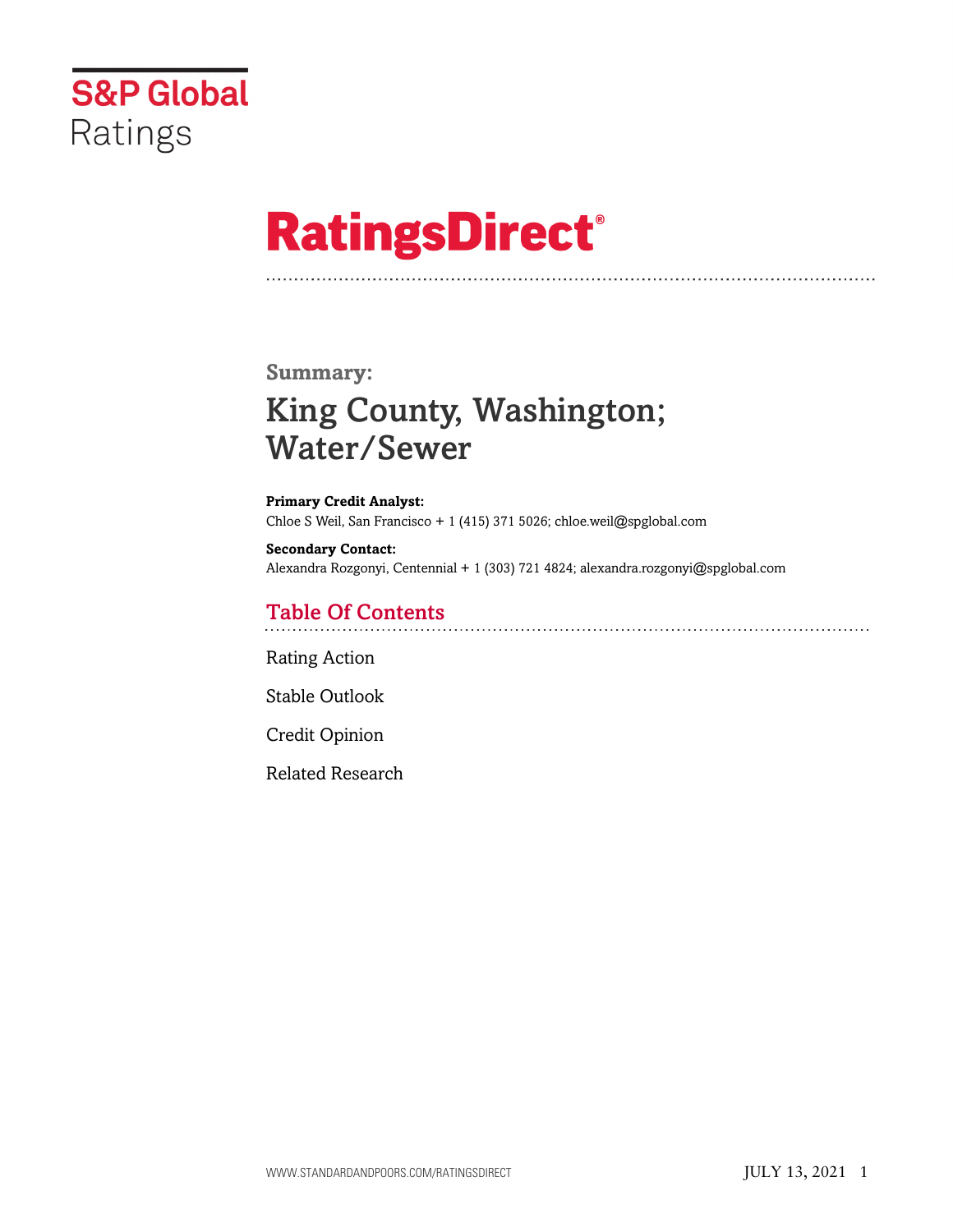## **Summary:**

## King County, Washington; Water/Sewer

| <b>Credit Profile</b>                                     |            |            |
|-----------------------------------------------------------|------------|------------|
| US\$226.94 mil swr rev rfdg bnds ser 2021A due 07/01/2040 |            |            |
| Long Term Rating                                          | AA+/Stable | <b>New</b> |
| King Cnty junior lien swr rev rfdg bnds                   |            |            |
| Long Term Rating                                          | AA/Stable  | Affirmed   |
| King Cnty junior lien swr rev rfdg bnds                   |            |            |
| Long Term Rating                                          | AA/Stable  | Affirmed   |
| King Cnty swr                                             |            |            |
| Long Term Rating                                          | AA+/Stable | Affirmed   |
| King Cnty swr                                             |            |            |
| Long Term Rating                                          | AA+/Stable | Affirmed   |
| King Cnty swr                                             |            |            |
| Long Term Rating                                          | AA+/Stable | Affirmed   |

## <span id="page-1-0"></span>Rating Action

S&P Global Ratings assigned its 'AA+' long-term rating to King County, Wash.'s \$226.9 million series 2021A sewer revenue refunding bonds, issued for the county's wastewater treatment division's (WTD).

S&P Global Ratings also affirmed its various ratings, including its:

- 'AA+' long-term rating on the county's parity lien sewer revenue bonds; and
- 'AA' long-term rating and underlying rating (SPUR) on the county's junior-lien sewer revenue bonds.

The outlook, where applicable, is stable.

A rate covenant requires the system to generate debt service coverage (DSC) on parity bonds (senior-lien bonds) and parity lien obligations of at least 1.15x and on junior-lien and multimodal limited-tax general obligation (LTGO)/sewer bonds at 1.10x. The county can issue additional parity debt if projected net revenue provides at least 1.25x DSC. The bond ordinance provides that the county will pay into and maintain in the parity bond reserve account an amount that, together with other funds in the parity bond reserve account, will be at least equal to maximum annual debt service with respect to any calendar year.

The county has previously issued debt payable from wastewater net revenue that also benefits from a full faith and credit pledge of the county. Currently, the GO rating on the county remains the stronger pledge, therefore, the ratings on these obligations reflect our opinion of the county's overall credit quality rather than the sewer pledge.

As of July 1, 2021, the county had the following debt outstanding supported by sewer system revenues: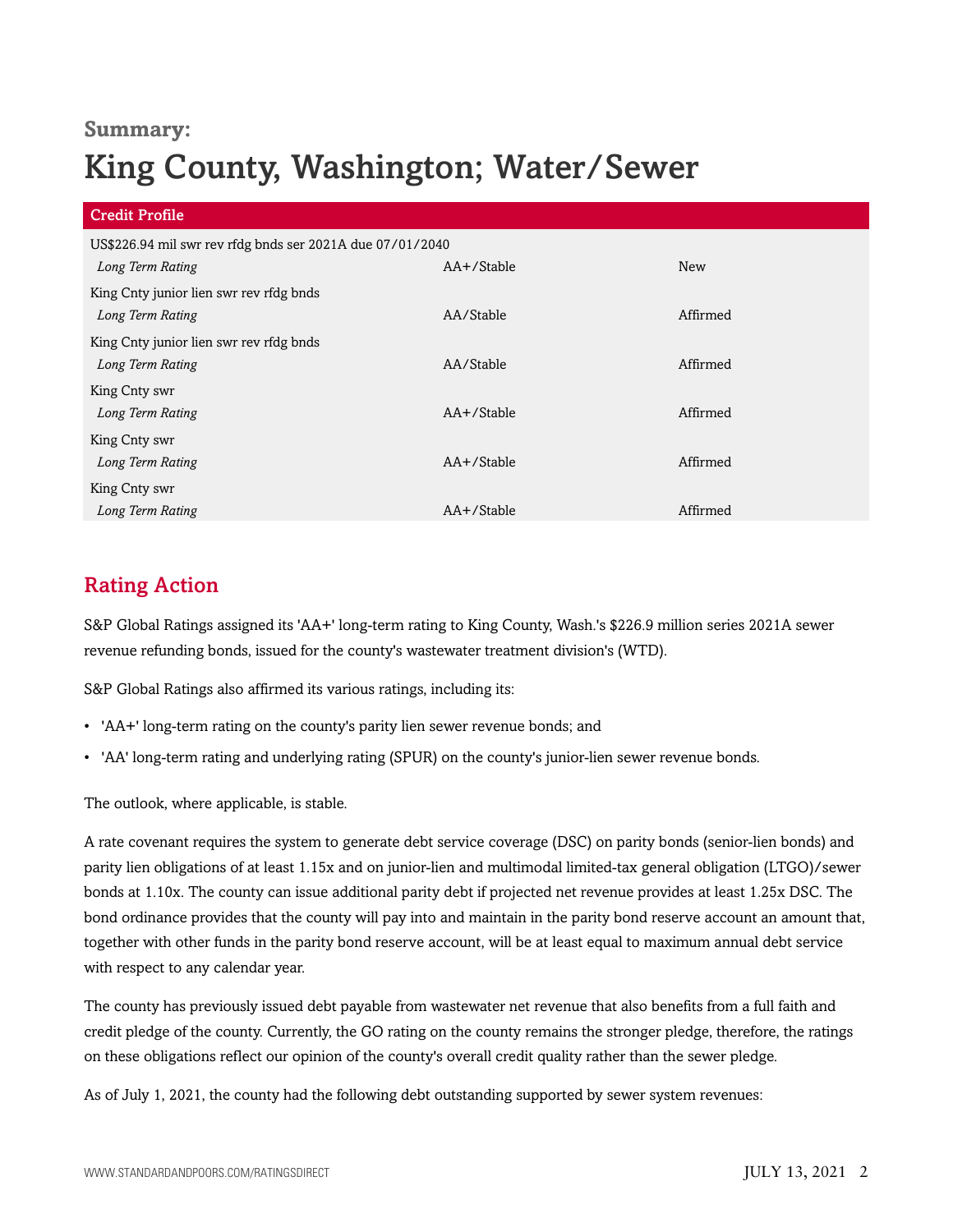- \$2.2 billion in parity lien sewer revenue bonds (first lien);
- \$231.3 million of undrawn Water Infrastructure Finance and Innovation Act loans (first lien);
- \$549.64 million in LTGO bonds (known as parity lien obligations, second lien);
- \$300.6 million in junior-lien obligations (including \$165.7 million in commercial paper draws, third lien);
- \$310.2 million in multi-modal LTGO/sewer revenue bonds (fourth lien); and
- \$246.9 million in state loans (fifth lien).

#### Credit overview

King County's WTD provides wholesale wastewater treatment to over 30 cities and communities in the Puget Sound area. Despite the WTD's already sizable debt burden (over \$3.8 billion) and plans to add \$1.5 billion of debt within the next six years, our rating reflects our assessment of its capacity to perpetuate consistently strong financial metrics over this period, despite the additional leverage. While we consider the WTD's sewage treatment rates to be somewhat elevated, relative to those of peer utilities, we believe the use of fees based on residential equivalent units, in lieu of volumetric charges, shields the utility's financial performance from the Pacific Northwest's variable hydrological conditions and economic shocks.

Credit risks center on the WTD's largely regulatory driven capital improvement plan (CIP; which will be approximately 60% debt funded) and its ability to meet critical milestones as required under a consent decree between the county, the U.S. Department of Justice, the United States Environmental Protection Agency, and Washington Department of Ecology (WDOE) which requires the WTD to undertake and construct nine capital projects to control 14 uncontrolled overflow locations by 2030.

The rating also takes into consideration the WDOE's draft nutrient removal permit (announced June 15, 2021), which could require compliance by 2036. We understand that the proposed nutrient removal limits could compel the county to construct an additional wastewater treatment plant and finance significant upgrades to existing facilities with current cost estimates in the multi-billion-dollar range. We will evaluate the potential credit impacts, if any, as the timing and funding mechanisms are clarified over the next several years.

Although household incomes in King County, are on average, higher than those in most other major metropolitan statistical areas (MSAs) nationwide, we note that the average residential customer's monthly bill in the county is typically higher than those in the surrounding region. For example, the typical monthly bill in Seattle (including the county's charge) is currently \$119.05 for 4.3 hundred cubic feet (HCF), versus \$58.22 in Tacoma assuming 6.0 HCF. The county's current projections assume 4%-6% annual rate increases through 2027. While we believe the county's rising cost of service could adversely affect overall affordability in the communities it serves, including Seattle (which has planned wastewater rate increases that average 5.8% per annum and drainage rate increases 8.7% per annum through 2026), we recognize that the WTD's costs are effectively paid on a senior basis to its participants' own costs, which we consider a stabilizing credit factor for the county. With many jobs able to happen remotely and the region's largest employer, Amazon, surging on robust demand for online retail and cloud computing services, we think a significant portion of the county's economic life has adapted to the pandemic with minimal disruption.

The rating further reflects our view of: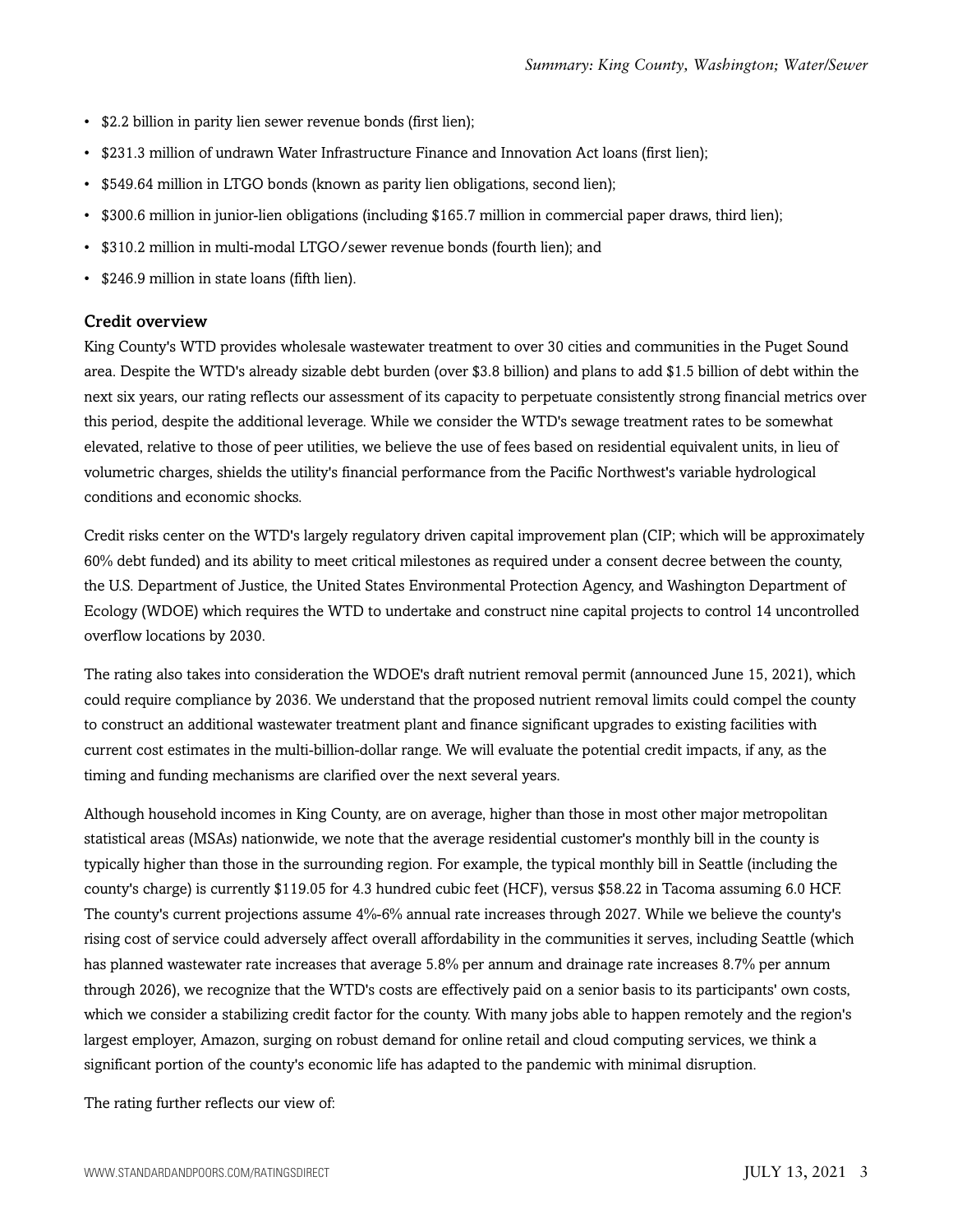- The underlying economic strength, diversity, and wealth of the WTD's customer base;
- The county council's demonstrated ability and willingness to increase service rates, with projected rate schedules that promote cost recovery and revenue stability;
- Sound historical all-in coverage that we believe will remain at levels that we consider credit supportive (exceeding 1.44x through 2027). In fiscal 2020, net revenue of \$379.9 million provided very strong 1.56x coverage on \$243.5 million of debt service (across all liens);
- Strong liquidity that is supported by an adopted reserve policy. Unrestricted cash and investments totaled \$162 million as of Dec. 31, 2020 (including \$46.3 million in the rate stabilization fund [RSF]), representing 380 days of operating expenses on hand. The county has a reserve policy establishing a liquidity reserve, equal to \$5.0 million plus 10% of annual operating expenses, and an emergency capital reserve equal to \$15.0 million. Management intends to maintain between 90-100 days of cash on hand (excluding the RSF balance) over the forecast period, which we consider credit supportive;
- Extremely high existing leverage (as measured by the system's 96% debt-to-capitalization ratio, as of Dec. 31, 2020) further tempered by the WTD's \$2.3 billion CIP, which we understand will require approximately \$1.5 billion of additional debt through 2027 (and does not include any potential costs related to the proposed nutrient removal permit); and
- Transparent and well-defined financial management practices, with planned capital spending built into current financial projections.

The stable outlook reflects our anticipation that the WTD's strong liquidity position--including its access to the county investment pool, if needed--mitigates the potential effects of the COVID-19 pandemic and that, even with the significant additional planned debt over the next several years layered in, the system's financial capacity will not diminish to the point that metrics would become inconsistent with the existing ratings. The outlook further reflects our assessment of the county's historical and future willingness to adjust rates to meet rising debt service requirements. We believe that any reluctance or inability by the county council to raise rates could result in erosion of financial margins and liquidity and, in turn, diminished credit quality.

#### Environmental, social, and governance (ESG) factors

We think King County's direct environmental risks are substantial, given that it is subject to deadline-certain regulatory mandates to reduce the number of sewage backups and untreated sewage overflows that enter the Duwamish River, Lake Washington, and Puget Sound. Like many others, the WTD is also engaged in an ongoing plan to modernize and rehabilitate the system, offsetting significant aging infrastructure. The WTD has been in the news periodically due to sewage overflows from its treatment plants into Puget Sound due to flooding, equipment failings or operating errors; this has resulted in short-term public advisories to avoid contact with the water in the area. As a matter of practice, the WTD collaborates with the county's department of public health and the state department of ecology in these instances to publicize and mitigate any effects from these spills.

We believe the system continues to face ongoing social risk related to COVID-19 as the county does not anticipate a return to prepandemic customer use (based on flows) until the beginning of 2023. To date, however, the pandemic has not had a meaningful impact on the WTD's financial position. The WTD's billing structure provides some lead time to adapt to reduced flows (due to both hydrology or economic factors) as rates are based on historical average usage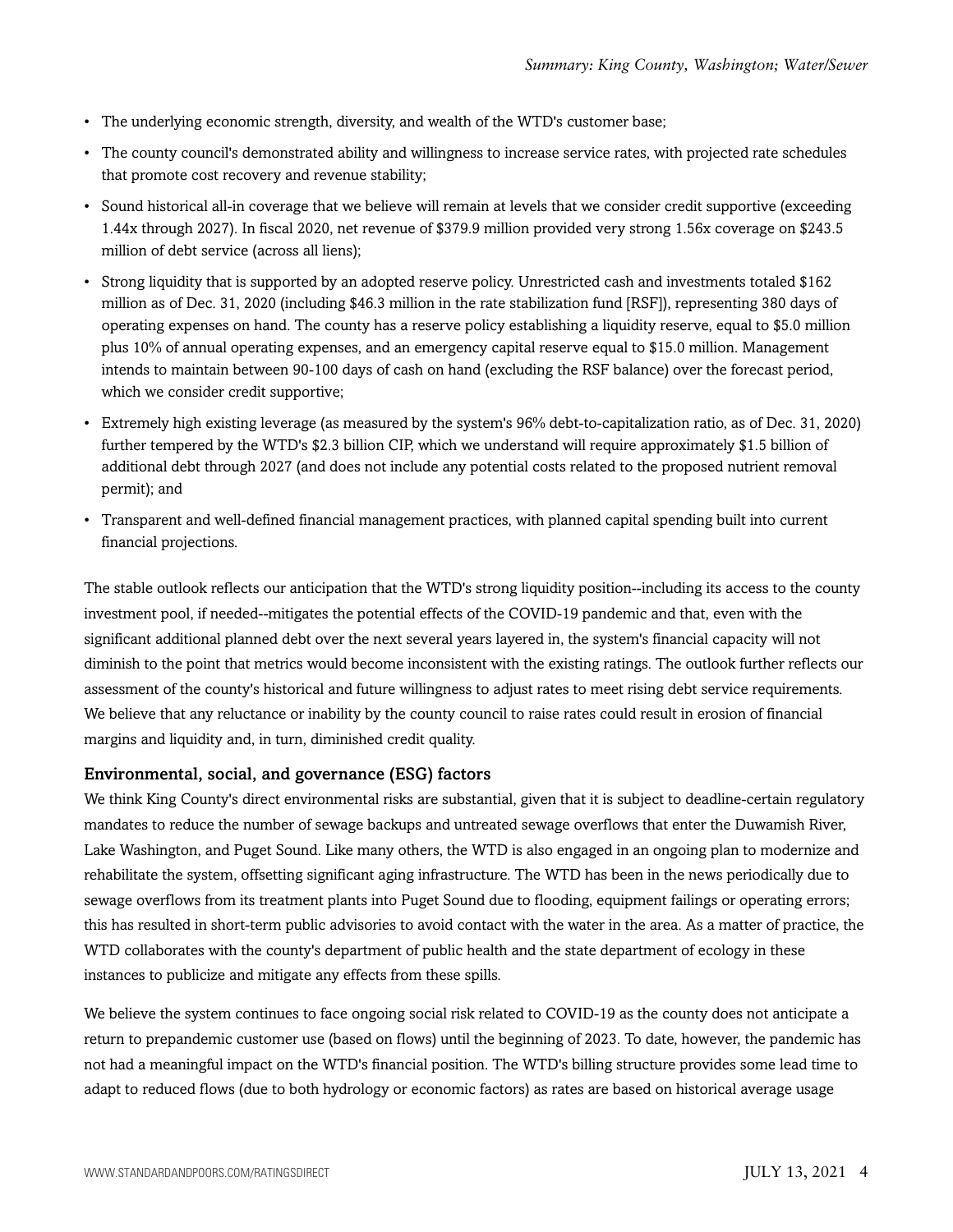(over the previous four quarters) rather than on a projection of future volumes, which we consider credit supportive. Furthermore, revenue losses in fiscal 2020 (and forecasted for fiscal 2021 and 2022) are largely offset by operating efficiencies and debt service savings. While not currently a credit risk, in our view, persistent negative public sentiment or rising political pressure--given the rising cost of service environment--would adversely affect our view of the WTD's governance practices. On June 1, 2021, the county council unanimously approved the 2022 sewer rate increase, which in our view indicates a strong working relationship between the council and management.

### <span id="page-4-0"></span>Stable Outlook

#### Downside scenario

While unexpected, we could take a negative rating action if financial metrics decline from current projections due to an unanticipated loss of revenue attributable to the economic contraction, increased operating expenses or capital needs, or a delay in planned rate increases.

#### Upside scenario

Given the size of the CIP and the WTD's projected debt service requirements, we do not anticipate taking a positive rating action during the outlook period.

## <span id="page-4-1"></span>Credit Opinion

King County (population 2.2 million) provides wholesale wastewater treatment services to customers in 34 municipalities and three nonmunicipal participants within or near the county. The City of Seattle provides 38.5% of the county's customer base in fiscal 2020, followed by Bellevue (8.16% of the total) and Alderwood Water and Wastewater District (6.85%). The local economy is broad, diverse, and growing, and is largely derived from various high-tech clusters, including biotech and telecommunications, as well as the aviation and manufacturing sectors. We consider the county's median household effective buying income will be extremely strong, at 147% of the national average in 2020. Unemployment peaked at 14.9% in April 2020, but it has since declined to 4.8% as of May 2021.

While the WTD is principally responsible for sewage treatment and disposal, each participating agency is responsible for its own local collection and transmission. Each participant pays a monthly sewer charge to the county for its proportionate operating and capital costs associated with the system, and treats its proportionate share of the county's debt service and operations as operating expenses of its own systems, effectively subordinating participant debt to the county's sewer system debt, which we consider credit supportive for the WTD. The agreement between the county and 25 participants (including Seattle) for wholesale sewage treatment expires in 2036, although negotiations are underway to extend the agreement. Nine participants (including five cities) have signed extensions through 2056.

The county has regularly increased its wholesale treatment rates to recover its rising costs and has historically increased its wholesale treatment rate every two years. Going forward, the county council intends to adopt annualized rate increase to provide a more stable rate path. We believe rate affordability could become challenged if household incomes do not keep pace with planned rate increases.

The sewer system's long-range capital plan from 2021-2027 is sizable, at about \$2.3 billion, and management plans to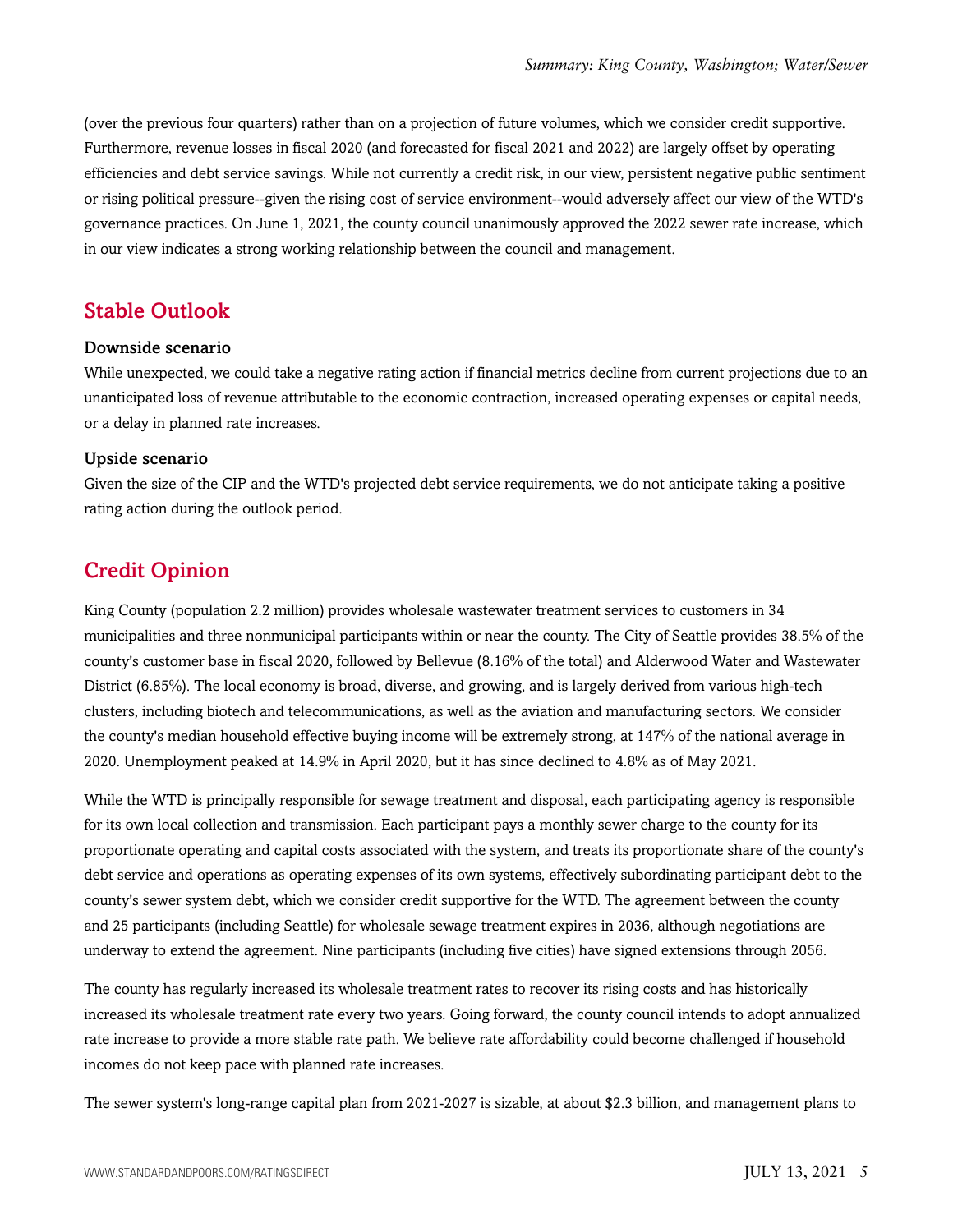fund about 60% from debt and the remaining 40% from rates and annual pay-as-you-go payments, which we consider credit supportive. About 42% of the total CIP expenditures is to fund asset management and renewal and replacements of aging infrastructure, 19% to fund projects related to combined sewer overflows, and the remainder for other purposes.

## <span id="page-5-0"></span>Related Research

Through The ESG Lens 2.0: A Deeper Dive Into U.S. Public Finance Credit Factors, April 28, 2020

Certain terms used in this report, particularly certain adjectives used to express our view on rating relevant factors, have specific meanings ascribed to them in our criteria, and should therefore be read in conjunction with such criteria. Please see Ratings Criteria at www.standardandpoors.com for further information. Complete ratings information is available to subscribers of RatingsDirect at www.capitaliq.com. All ratings affected by this rating action can be found on S&P Global Ratings' public website at www.standardandpoors.com. Use the Ratings search box located in the left column.